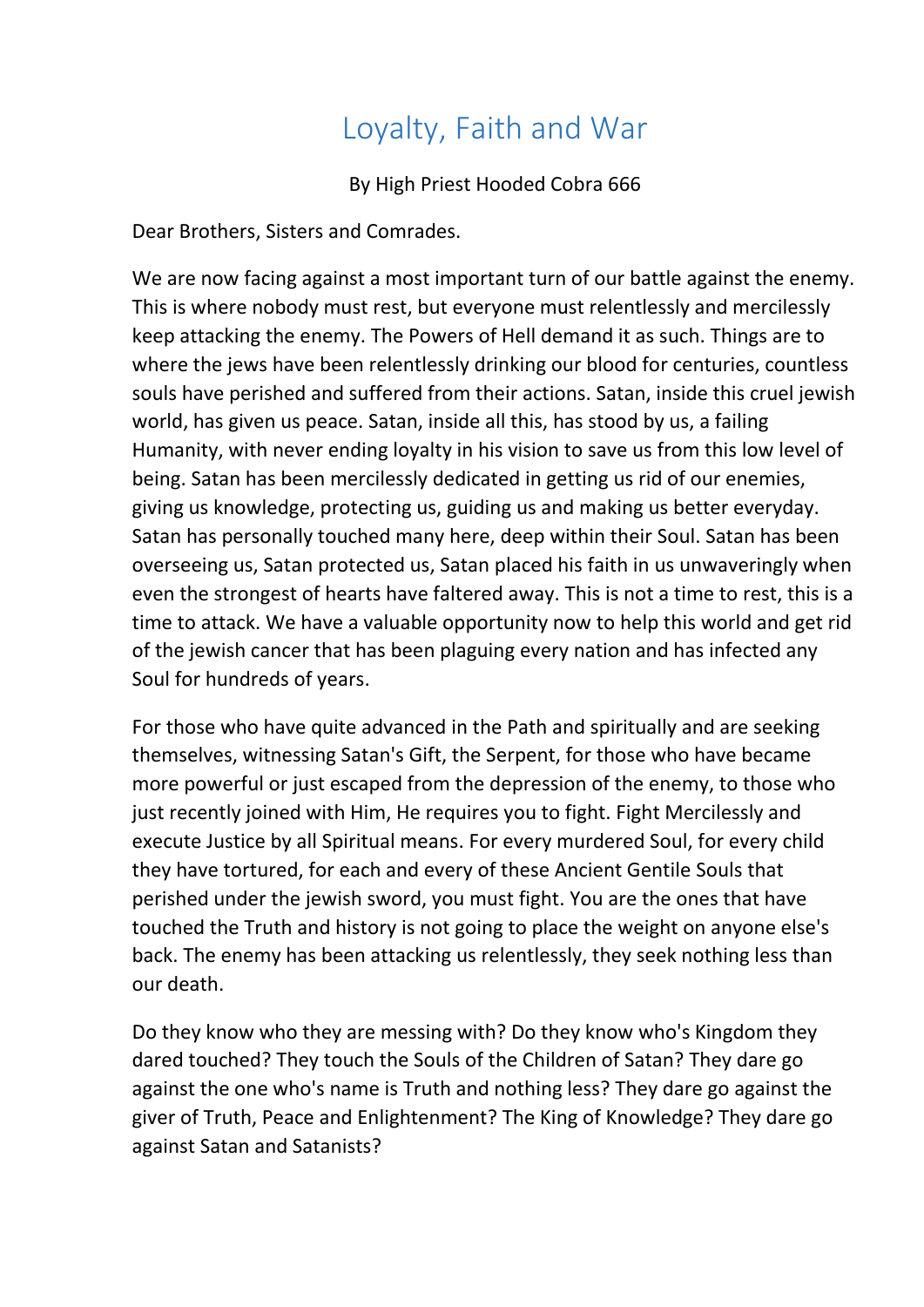You must show them. You must give yourself the satisfaction of destroying our enemies. Destroying those who are right now, as you read, destroying whole nations, whole peoples, the ones who are bringing the ever looming darkness and destruction to this planet and world.

I want you to raise yourself. I want you to become Gods in your own right. Thats my demand and that should be your demand. Nothing less. Only more. How can someone deny such gift? Nobody is allowed to throw the Truth out of their sight, and nobody is allowed to blaspheme Father Satan. For all he did for our Ancestors, for all the civilization he created, for all the help we have personally received, we must help him and show him that we are here for Him. We must show that we was, are and will forever be at service. Not because he requires it as so, but because His heart is so pure and beautiful that He wills for nothing but our own prosperity, peace and strength for this planet and His creation. This shows loyalty to Him and ourselves.

The enemy has made their army of liars, their thousands of agents, their millions of slaves. We have a few thousands of those who will be Gods. We have a few thousands Souls who are to ascend where Human beings haven't been ascended in thousands of Years. The enemy has tyranny, we have freedom and joy, a life worth living for every being. We have a vision, we have an aim, we have an awareness of Justice and we are to execute Justice. We have faith. We have never ending faith. Not in anyway a blind faith, but a proven and strong faith. We have faith in our vision. Faith in ourselves. Faith in that Humanity is more than this. Faith in that we are to execute justice. Faith in Truth.

This is the time where you must take all of your comrades in arms. We will fight until the end. Nobody is allowed to falter, nobody's heart is allowed to get weak, nobody's mind allowed to wander to lies! You are only allowed to become, to strive, to live and to be happy. You are awoken and for that reason, reality calls us all in to fight the tyrants of Humanity, its oppressors and its destroyers. Without us fighting, this world will fall into darkness and despair. IF everyone does their purpose, we will see again the Golden Age of Humanity. Do not deny your calling. Nobody knows how to fight like you, like us. Nobody has caused what has been caused in simply a matter of years to these parasitic jewish race. YOU MUST KEEP ON! MERCILESSLY, LOYALLY, IN DEDICATION TO SATAN!

Show the enemy that we are here and we have won. Mercilessly launch your curses. Let hatred flow into your veins for everything and anything they have commited against you. For every moment of suffering they caused, by hiding the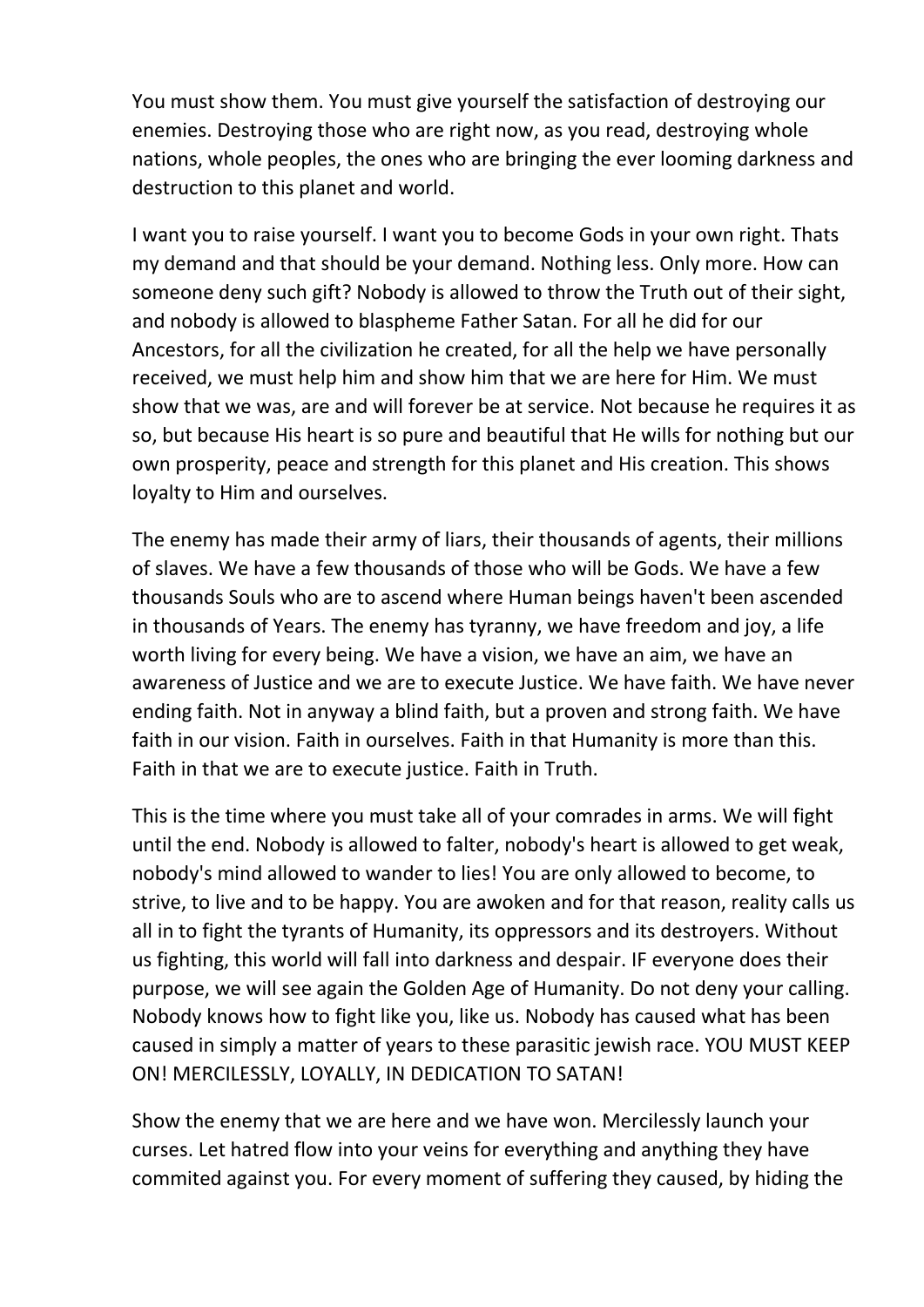Truth. For every innocent person suffering, due to their teaching. For any animal and any other form of life that has been tortured and put to shame, due to their actions. For every Soul that is suffering, you are their voice. For every Ancestor who wants revenge, for anyone who hasn't reached the Truth, stand up for them. Fight on and destroy the enemy. Set the World free.

Until the next Reversing Ritual, lets all curse the enemy daily. Lets make them fear so much, lets punish them, let them see the Satanic Retribution. Lets bring in reality what they are most afraid: Justice. Bring them the death in all levels that they seek to bring upon you. Lets all stand as a united army and obliterate the enemy to the last one, as they seek to obliterate all of us for so long. Your spiritual weapons are here, Use them: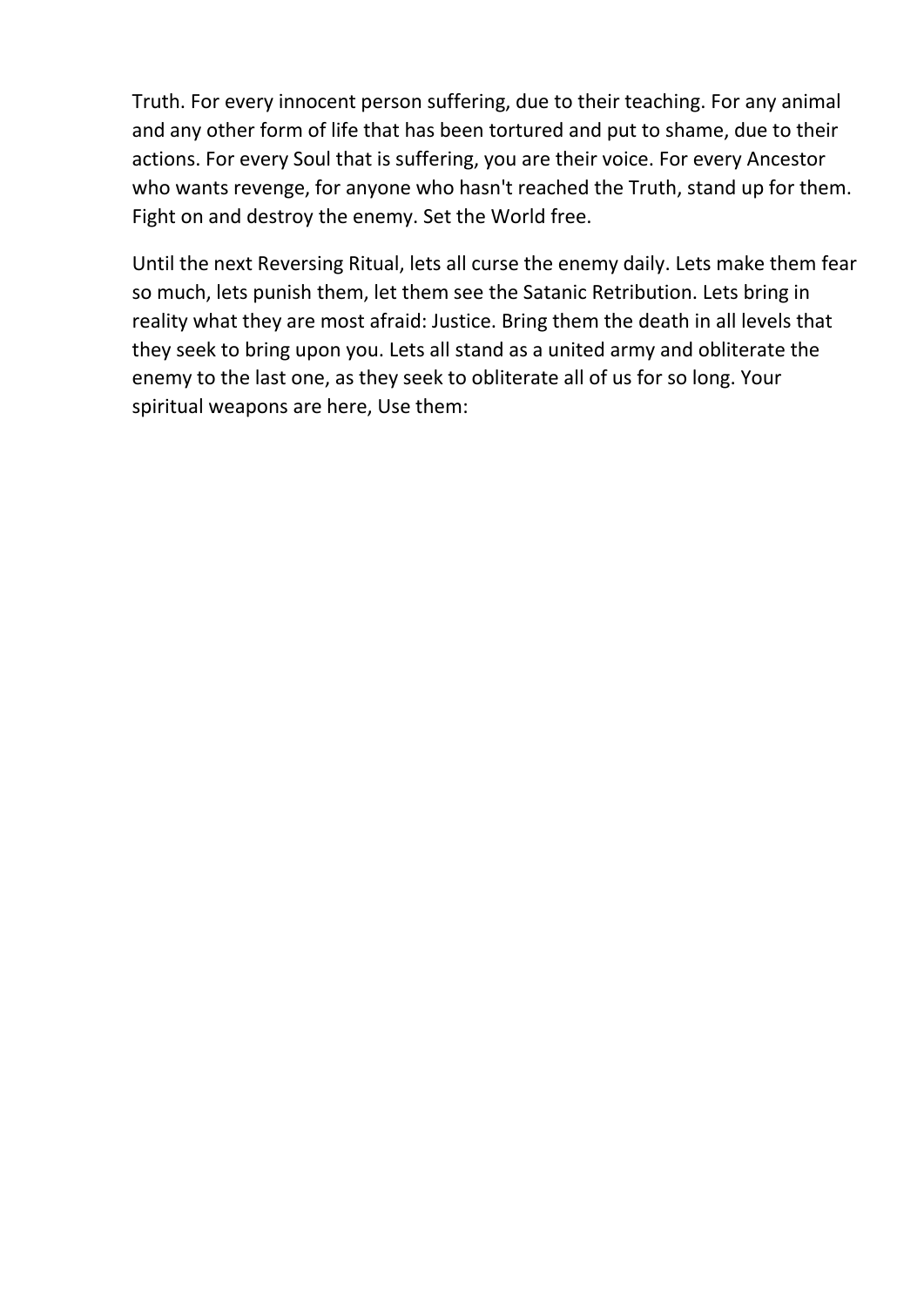## Finishing off the Jewish Tyranny

(small working)

Dear Brothers, Sisters and Comrades.

Today it is another day like all others that we belong to the Truth and serve the Truth. Those of us who have been with us until the end, saw and have done all the big work we are seeing the seeds of today. We have been rampantly attacking Israel and will continue doing so. There were members who went very far with this as all our family has done, attacked the enemy ruthlessly for 40 or even 80 days concusively. Due to the effort of these modern day Heroes and our Freedom fighters, international jewry is crumbling as the day goes by.

Though, as much as we see victory, we see something very evident: That the enemy will not just stand there and die. That they are very dangerous now like they never were.

We have had people who doubted, run away in lazyness or fear, those Faithful Warriors of Satan know that Satan stands above them and has them under his wings. We had people who worked ruthlessly and wrote and are still writting history in its most subtle level. THIS IS YOU. YOU ARE NOT THE IGNORANT, YOU ARE THE BEINGS OF TRUTH AND THE LIGHT. I ask both of you to stand on your height of Soul and finish off the intruders of our life. There is not one problem in our lives that is not connected to the international jewry. You see what they do to Gaza, what they have done to countless civilizations. This is only a bit of dust on what they will do to us if they will prevail.

For that reason I call the spiritual elites of this Era, to fight them ruthlessly, once more and until the end. Even when things are seemingly over, we must not fool ourselves as they will not go down so easily. Those who stop now, steps before the end, are not worthy of what it is to come. WE WANT A FREE WORLD. A WORLD FOR YOU AND ME AND NOT THESE JEWS TO RULE ON.

I call everyone to the Spiritual Arms. These days like no other days the enemy has been around their coffin. Its of serious historical importanct that you act now. I tell you this from the bottom of my Soul, from the bottom of my Heart. If you are not the greatest and most brave people in the world, I do not know who that is.

Those who know what we do, know that we should decimate those who oppress us. Now is our most fatal opportunity.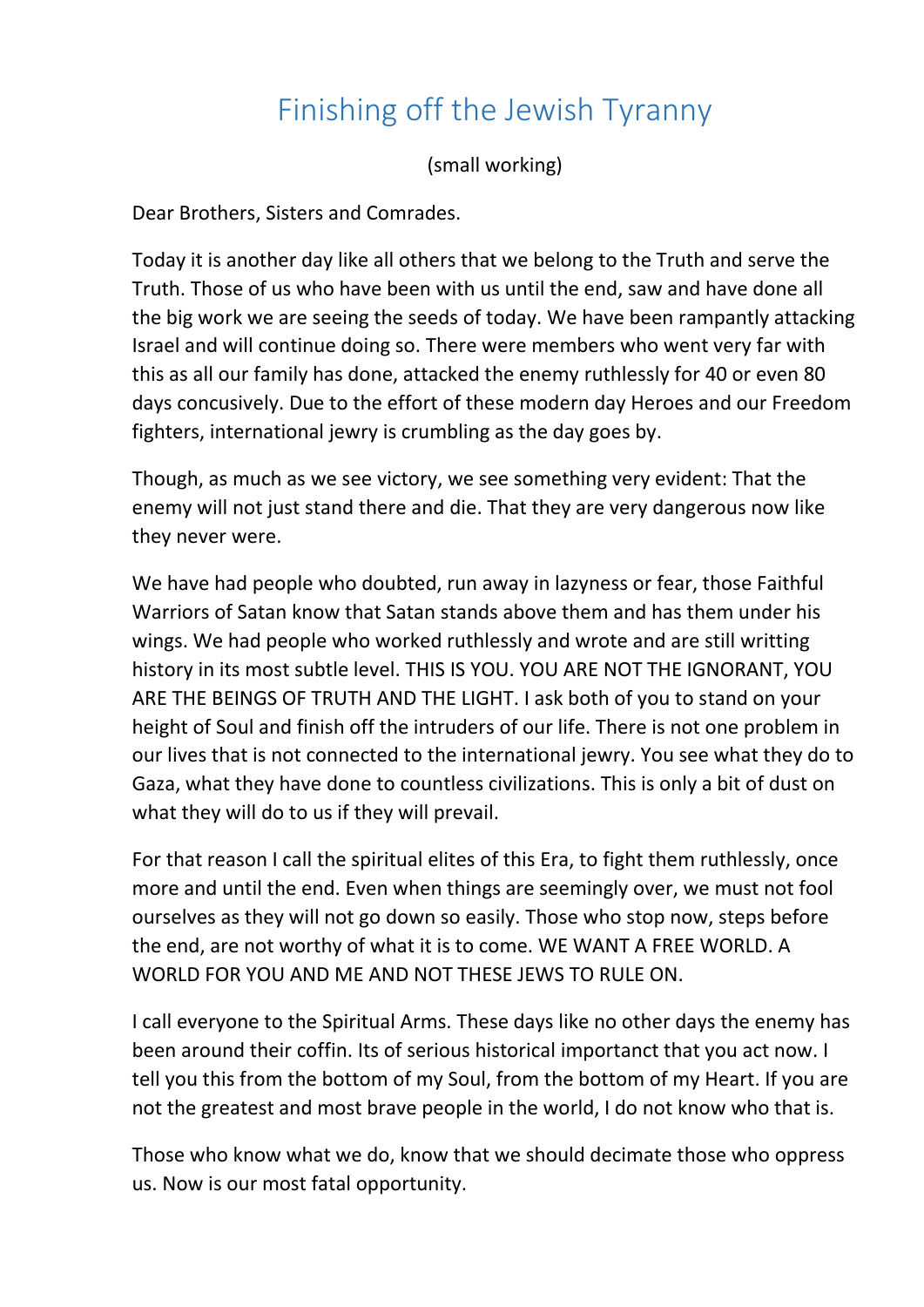You raised your head in spiritual tyranny, you have been with us from the start to the end. And you are now living to see the fruits which we have planted.

Be merciless in your pursuit of justice and in your pursuit of a better, Satanic World.

We are the most defamed, the most misunderstood, the most brave, the women and men against time, those who have an eternal vision of a greater tommorow. Its up to you who have the tools of shaping the world to shape it. FATE CALLS YOU ALL TO DO IT!!!

So what I am asking is quite easy.

Everyday, until the day that a Ritual will come, which will be soon, raise the following and direct it as following.

-Thurisaz x9.

Then affirm Once with intent-

"Israel and all the jewish race of peoples are permanently and completely destroyed in every and all levels of existence."

-Hagalaz x9

Then affirm Once with intent-

"Israel and all the jewish race of peoples are permanently and completely destroyed in every and all levels of existence."

You can multiply 9 vibrations and do this, like x18 Thurisaz or x18 Hagalaz.

An Alternate affirmation would be as following: "Israel and the jewish race as a whole are now being permanently and completely destroyed, in every and all levels of existence."

\*\*\*\*ALL THE ABOVE IS TO BE DONE EVERYDAY, UNTIL A NEW RITUAL IS POSTED. THIS SHOULD BE PART OF YOUR DAILY MEDITATIONS. PREFFERABLY, DO THIS FIRST AND THEN DO YOUR AURA OF PROTECTION AND CLEANING MEDITATION!

Use whichever feels more on the point for you. Both are the same thing. But some might have a tendency toward one or the other.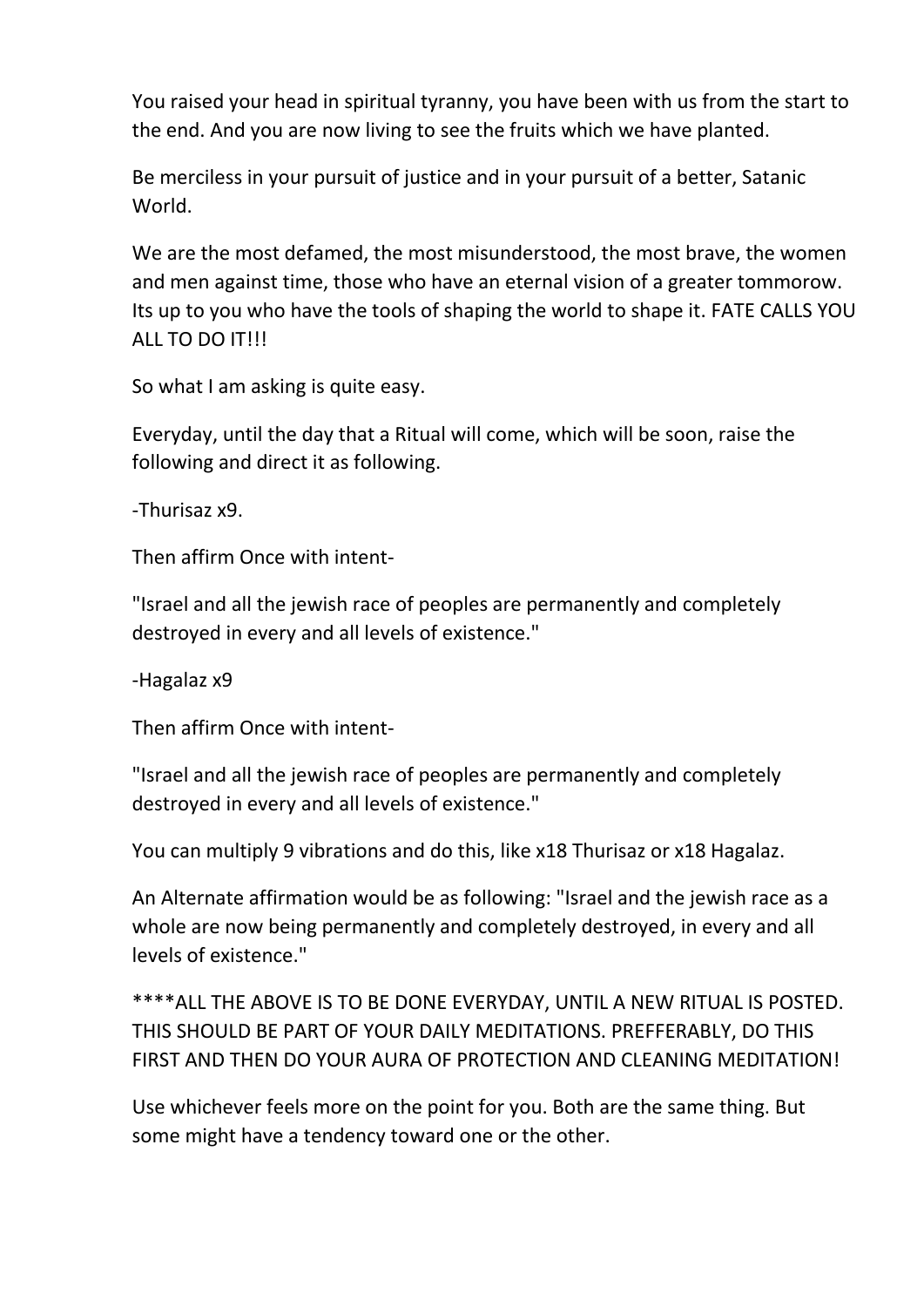You can imagine grey energy suffocating them all over the globe, with severe intensity. This is to be done daily with your daily meditations. This will add up to our older Rituals and finish the job. But the job is not finished until WE finish it. And we are not idiots to think that Israel is over with...Far from it.

Satan has placed his faith in us. Lets make Father Satan proud and create a world in which his name stands proud for all the Ages!

-High Priest Hooded Cobra 666

HAIL SATAN!!!!!!

HAIL THE GODS AND DEMONS OF SATAN!!!!!!

HAIL TO OUR MOST PRECIOUS AND FAITHFUL COMRADES AND WARRIORS!!